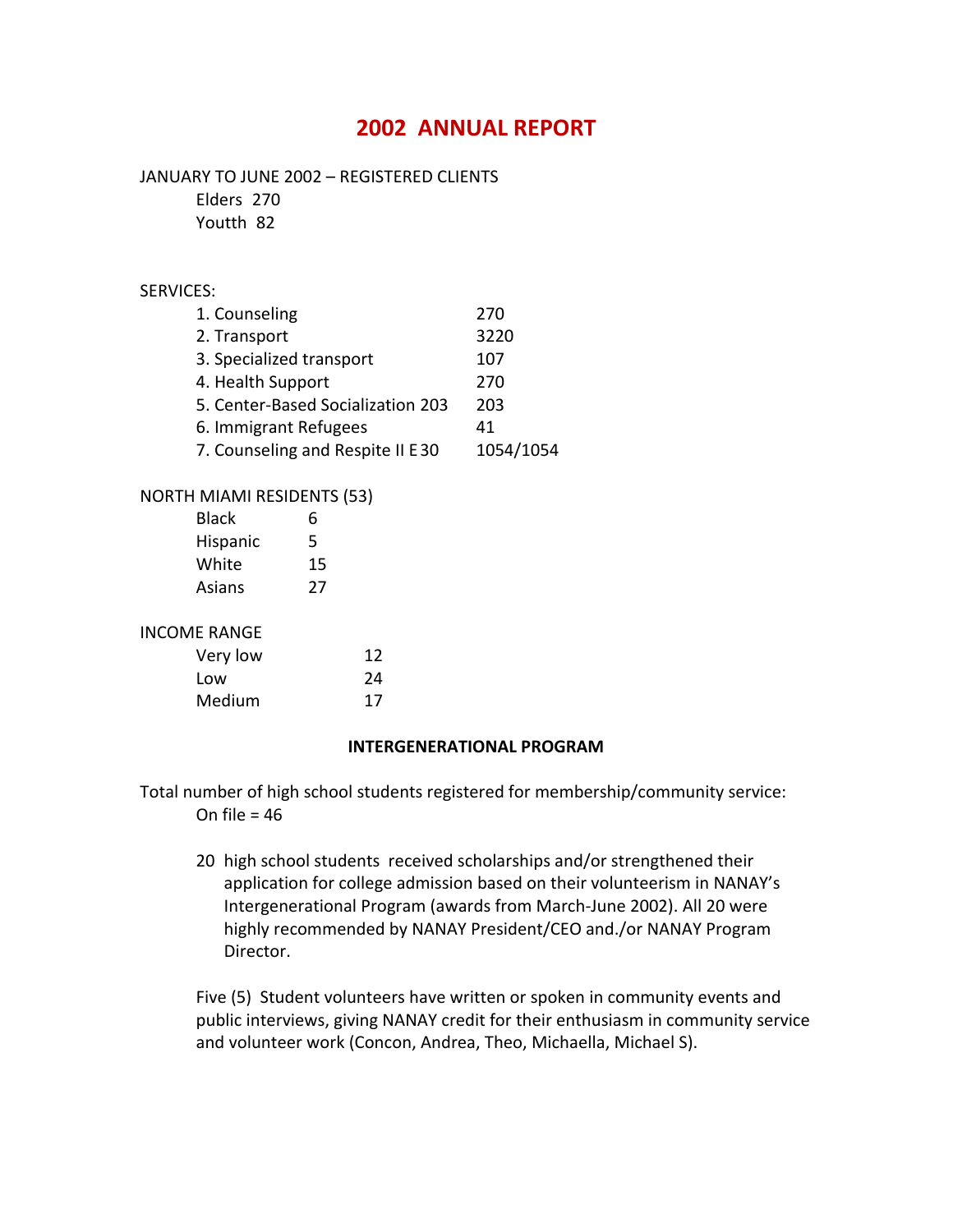## **INTERGENERATIONAL PROJECT SUMMARY:**

August 31, 2001 – First Intergenerational Leadership Forum (NANAY Center), attended by 75 teenagers, 7 college students, 35 elders and 29 adults (total 146)



October 25 – 9 elders attended the Intergenerational Issues Forum on Civic Responsibilities, sponsored by Miami Dade Public Schools

November 2001 – 25 high school students marched with the NANAY elders at the Winternational Festival hosted by the City of North Miam

December 15, 2001 – A total of 150 children, youth, adults and elders participated and attended the "Intergenerational Talent Show" at NANAY Community Center.

January 11, 2002 – Intergenerational Workshop at NANAY Center- Turner Tech students gave a presentation to the elders about fire safety – questions and answers about smoke alarms, what to do in case of fire, and other safety checks at home

March 27 and April 27, 2002 – NANAY elders had a multicultural presentation for 3<sup>rd</sup> graders at Kinlock Park Elementary School, attended by 35 elementary students and 4 teachers/aides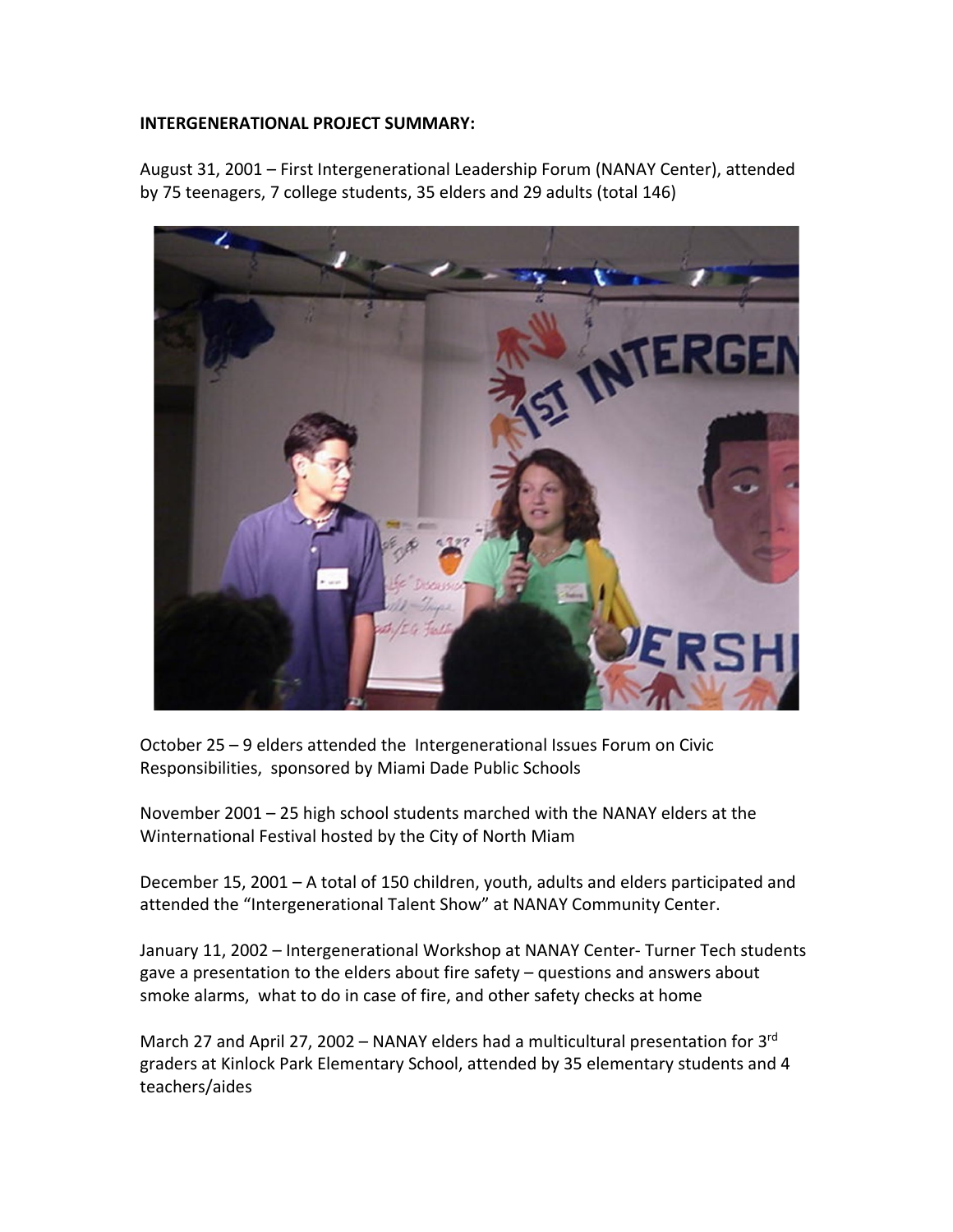March 28, 2002 – NANAY helped facilitate the All-Day ASPIRA Young Latinos Conference (with 75 participants, and 8 NANAY high school volunteers) at Miami Shores Country Club, to help empower high school students from Hispanic and Haitian backgrounds.

April 13, 2002 – A total of 75 children, youth, adults and elders attended NANAY's "Haitian Cultural Event", presented by volunteer students from Miami Dade Community College, North Miami Senior High School and North Miami Elementary School. "Ayabonmbe" drummers from Haiti also gave lessons/demonstratons on the meaning of the sounds of the drums.

May 15, 2002 – intergenerational choir performed at the Historical Museum of downtown Miami, in conjunction with "Biographies and Portraits" sponsored by Miami-Dade Public Schools

May 16 and June 4, 2002 - 30 students from Norland Middle School and 15 NANAY elders performed as an Intergenerational Choir at the Miami-Dade Center for the Arts, for "An Evening of Music" (May) and Awards Night (June)

==========

#### **SENIOR ACTIVITIES**

August 4 – Av-Med gave a workshop on Medicare Preferred topics (16 seniors)

August 7, 2001 attended the Citizens' Night Out at the Moca Plaza, sponsored by the City of North Miami in conjunction with the National Crime Prevention Month

August 19, 2001- Citizenship Drive at NANAY Center (9 elders)

September 1, 2001 – hosted the Ismaili Muslim Cultural and Community Forum (34)

September 16, 2001 – Joined the Unity Prayer at the Moca Plaza for the victims of September 11 Twin Towers tragedy

September 19, 2001 – entertained and performed for the disabled and frail elders residents of Villa Maria Adult Day Care.

September 28, 2002 – Had a Volunteer Night – Dinner and Presentation of Community Service Awards

October 6, 2001 – Had a Workshop on Breast Cancer in conjunction with the Cancer Awareness Month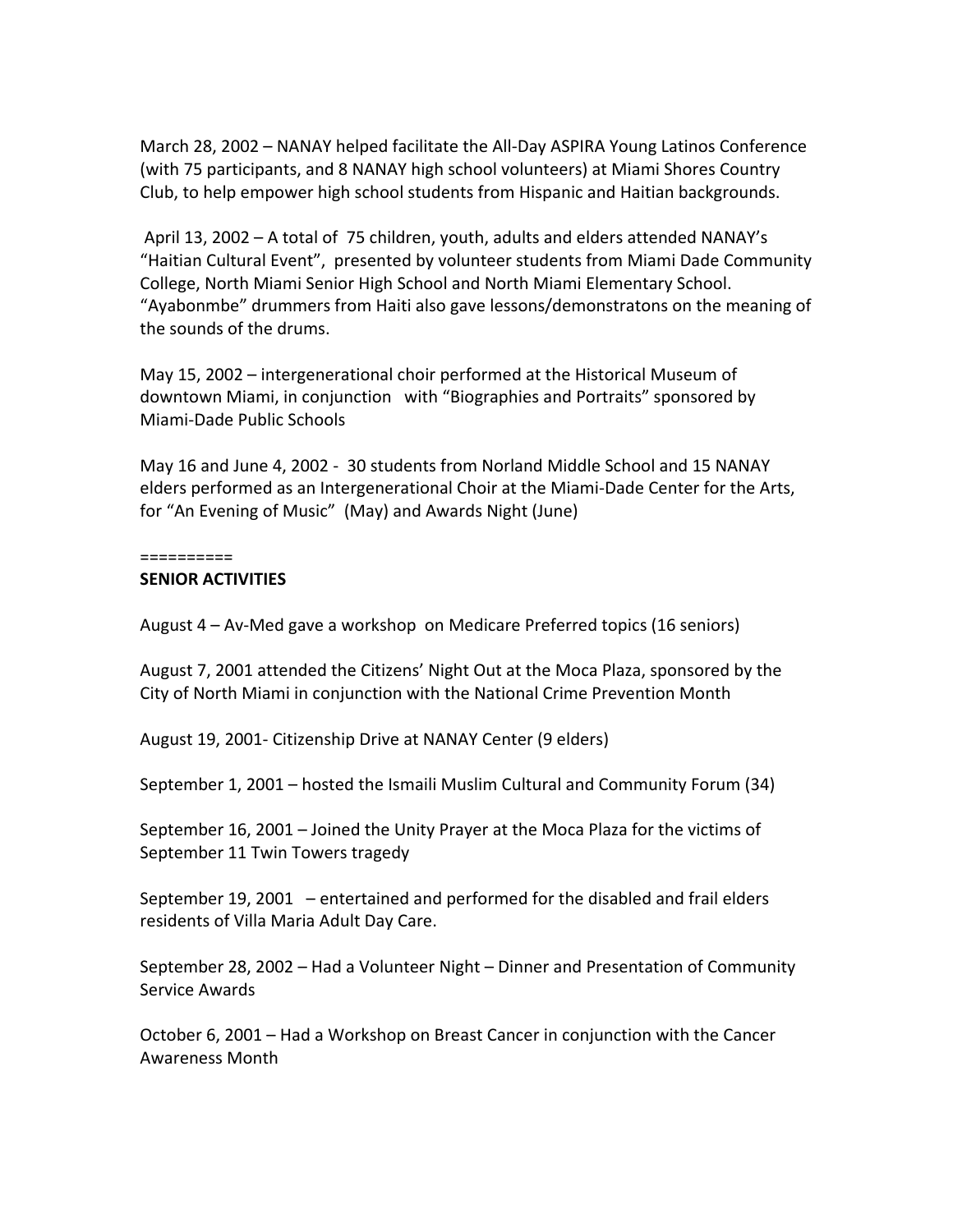October 14, 2001 – attended a pictorial presentation of "Scenic Places in the Philippines" presented by John A. Tanjangco, Director of Philippine Department of Tourism , New York City, and held at Miami Shores Community Church, hosted by Filipino American Association of Florida

October 27 – hosted the Chinese Cultural and Community Forum (91 attendees) and later performed at a fundraising event of St. James Church parishioners in North Miami

December 8 – Hosted the Japanese Cultural Community Forum

Jan 5, 2002 – performed during the intermission of Dayaw Concert at the Hollywood Performing Arts Center, co-hosted by NANAY and Filipino American Ministries

January 19, 2002 – 20 elders attended the book presentation by Philippine Senator Nikki Coseteng

February 9, 2002 – Korean Cultural Community Forum (62 attendees)

February 20, 2002 – entertained and performed for the disabled and frail elders residents of Villa Maria Adult Day Care